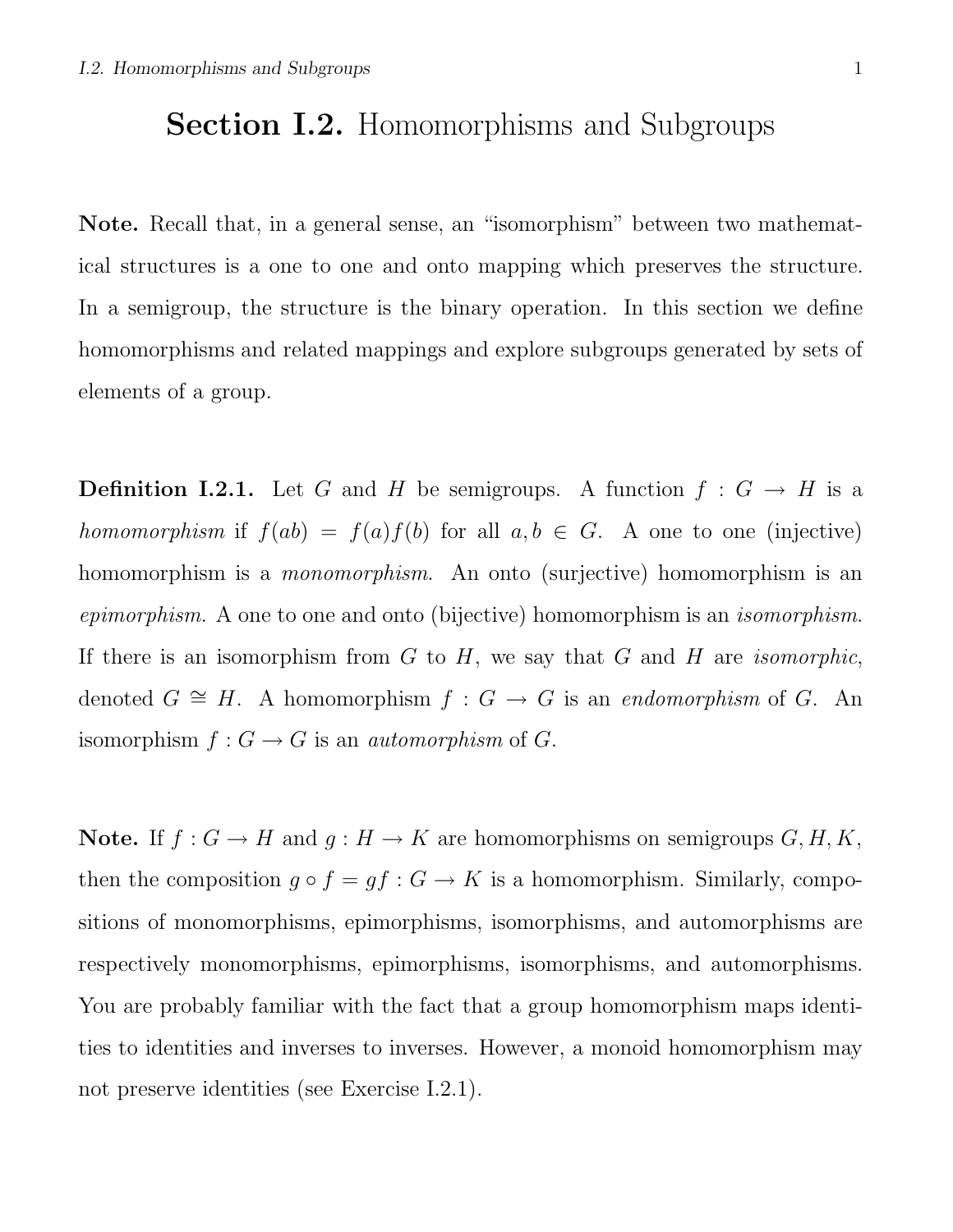**Example.** Let  $G = \mathbb{Z}$  and  $H = \mathbb{Z}_m$ . Define  $f : \mathbb{Z} \to \mathbb{Z}_m$  as  $x \to \overline{x}$  (that is,  $f(x)$  is the equivalence class of  $\mathbb{Z}_m$  containing x). Then f is a homomorphism. Of course,  $f$  is not one to one, however  $f$  is onto. So  $f$  is an epimorphism (called the "canonical epimorphism" of  $\mathbb Z$  onto  $\mathbb Z_m$ ).

**Example.** If A is an abelian group, then  $f : A \to A$  defined as  $f(a) = a^{-1}$  is an automorphism of A.  $g : A \to A$  defined as  $g(a) = a^2$  is an endomorphism of A.

**Example.** Let  $m, k \in \mathbb{N}$ ,  $m \neq 1 \neq k$ . Then  $f : \mathbb{Z}_m \to \mathbb{Z}_{mk}$  defined as  $f(\overline{x}) = \overline{kx}$  is a monomorphism.

Note. The following definitions are similar to the definitions of set valued functions encountered in analysis.

**Definition I.2.2.** Let  $f : G \to H$  be a homomorphism of groups. The kernel of f is Ker(f) = { $g \in G | f(g) = e_H \in H$ }. If  $A \subset G$ , then the *image* of A is  $f(A) = \{h \in H \mid h = f(a) \text{ for some } a \in A\}.$  The set  $f(G)$  is called the *image* of homomorphism f, denoted Im(f). If  $B \subset H$ , the *inverse image* of B is the set  $f^{-1}(B) = \{g \in G \mid f(g) \in B\}.$  We denote the identity  $i : G \to G$  defined as  $i(g) = g$  for all  $g \in G$  as  $1_G$ .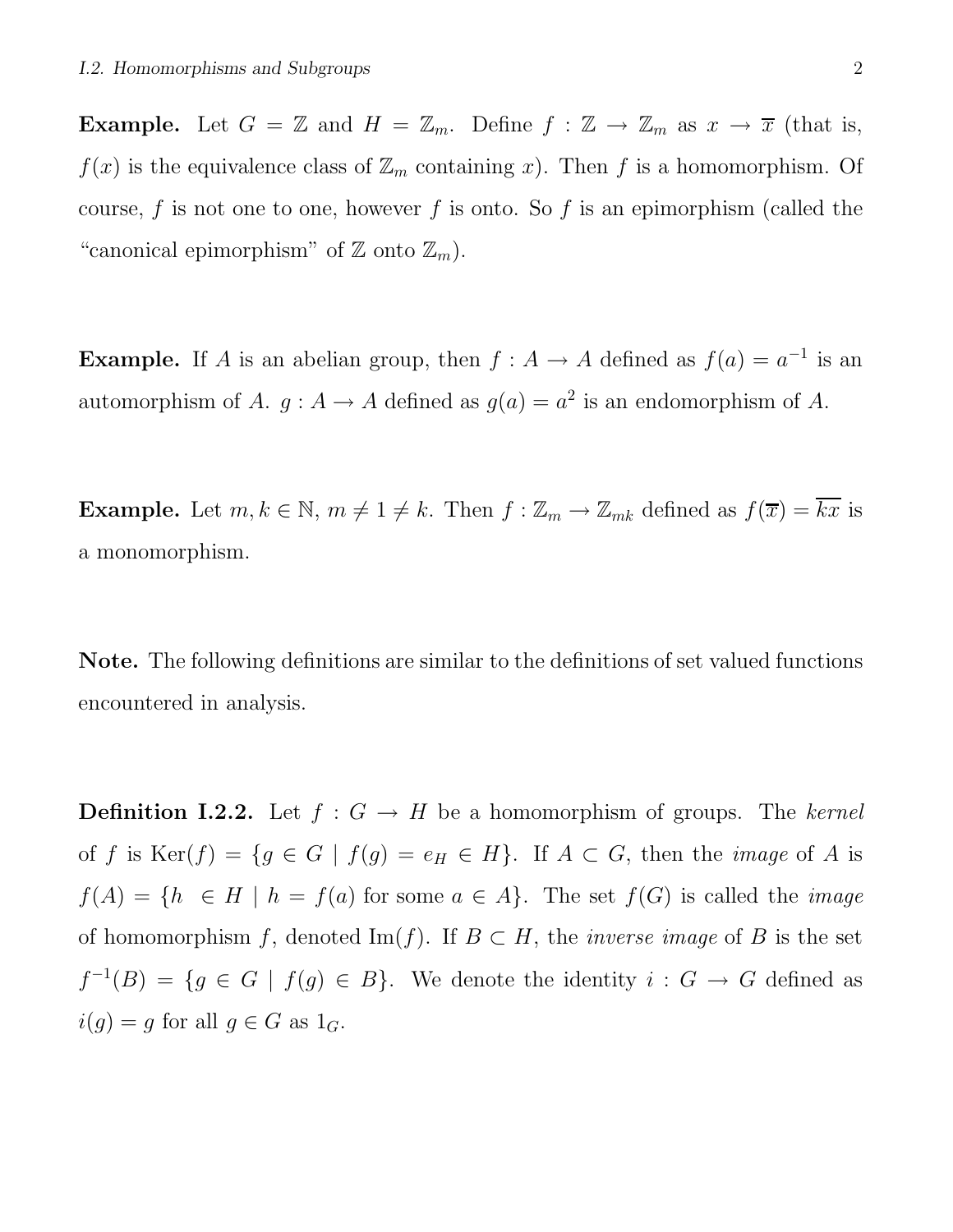Note. Of course, the inverse image of a set makes sense even if the inverse function may not exist. For example, the endomorphism  $f: \mathbb{Z} \to \mathbb{Z}$  defined as  $f(x) = x^2$ does not have an inverse (since it is not one to one), but we can still consider  $f^{-1}(\{9\}) = \{-3, 3\}.$ 

**Note 1.** Let  $A, B, C$  be sets with  $f : A \rightarrow B$  and  $g : B \rightarrow C$ . Then we have:

- (a) if f and g are one to one then  $gf$  is one to one;
- (b) if  $f$  and  $g$  are onto then  $gf$  is onto;
- (c) if  $gf$  is one to one then  $f$  is one to one; and
- (d) if  $gf$  is onto then  $g$  is onto.

Notice that the identity map  $1_A$  is one to one and onto by definition. These results are on page 5 of Hungerford.

**Theorem I.2.3.** Let  $f : G \to H$  be a homomorphism of groups. Then:

- (i) f is a monomorphism if and only if  $Ker(f) = \{e_G\};$
- (ii) f is an isomorphism if and only if there is a homomorphism  $f^{-1}: H \to G$  such that  $ff^{-1} = 1_H$  and  $f^{-1}f = 1_G$ .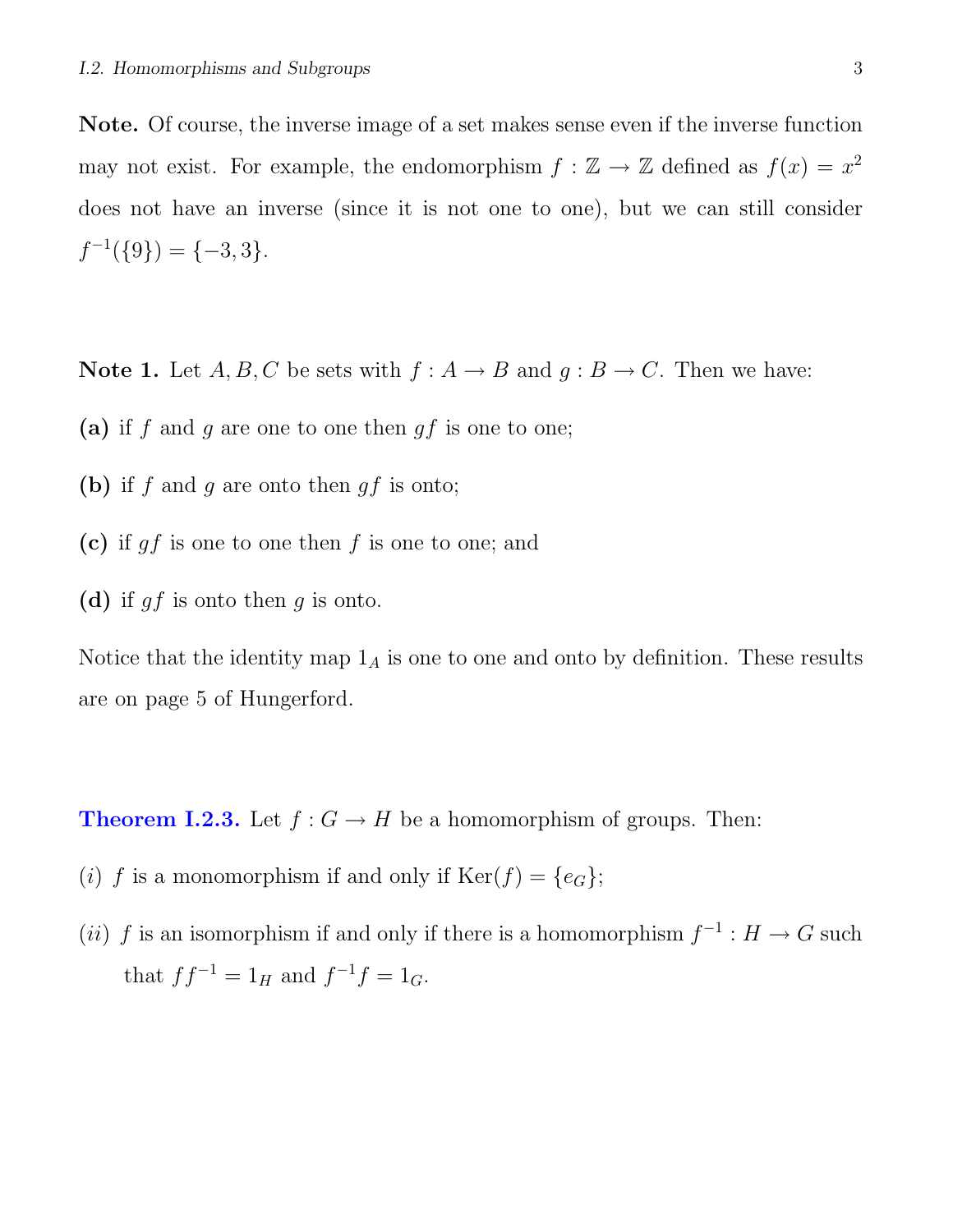**Definition I.2.4.** Let G be a semigroup and H a nonempty subset of G. If for every  $a, b \in H$  we have  $ab \in H$  then H is *closed* under the binary operation of G. Let G be a group and H a nonempty subset of G that is closed under the binary operation of G. If H itself is a group under the binary operation then  $H$ is a *subgroup* of G. This is denoted  $H < G$ . For group G, the *trivial subgroup* is  ${e_G}$ . Subgroup  $H < G$  is a proper subgroup if  $H \neq G$  and  $H \neq {e_G}$ .

**Examples.** In  $\mathbb{Z}_6 = {\overline{0}, \overline{1}, \overline{2}, \overline{3}, \overline{4}, \overline{5}}$ , both  $H_1 = {\overline{0}, \overline{3}}$  and  $H_2 = {\overline{0}, \overline{2}, \overline{4}}$  are proper subgroups of  $\mathbb{Z}_6$ . In  $\mathbb{Z}$ , for a given  $n \in \mathbb{N}$ ,  $n \neq 0$ ,  $n\mathbb{Z} = \{nx \mid x \in \mathbb{Z}\}\$ is a subgroup of  $\mathbb{Z}$  (in fact,  $n\mathbb{Z} \cong \mathbb{Z}$ —see Exercise I.2.7).

**Example.** In the symmetric group  $S_n$ , the set  $\{\sigma \in S_n \mid \sigma(n) = n\}$  (i.e., the set of permutations of  $\{1, 2, \ldots, n\}$  which leave n fixed) is a subgroup of  $S_n$  which is isomorphic to  $S_{n-1}$  (see Exercise I.2.8).

**Example.** If  $f : G \to H$  is a homomorphism of groups, then  $\text{Ker}(f)$  is a subgroup of G (see Exercise I.2.9(a)). This is an important example, as we'll see when we explore cosets and normal subgroups in Sections I.4 and I.5.

**Example.** If G is a group, then the set  $Aut(G)$  of all automorphisms of G is itself a group under the binary operation of function composition (see Example I.2.15). This will be an important idea when we study field theory and Galois theory in Chapter V.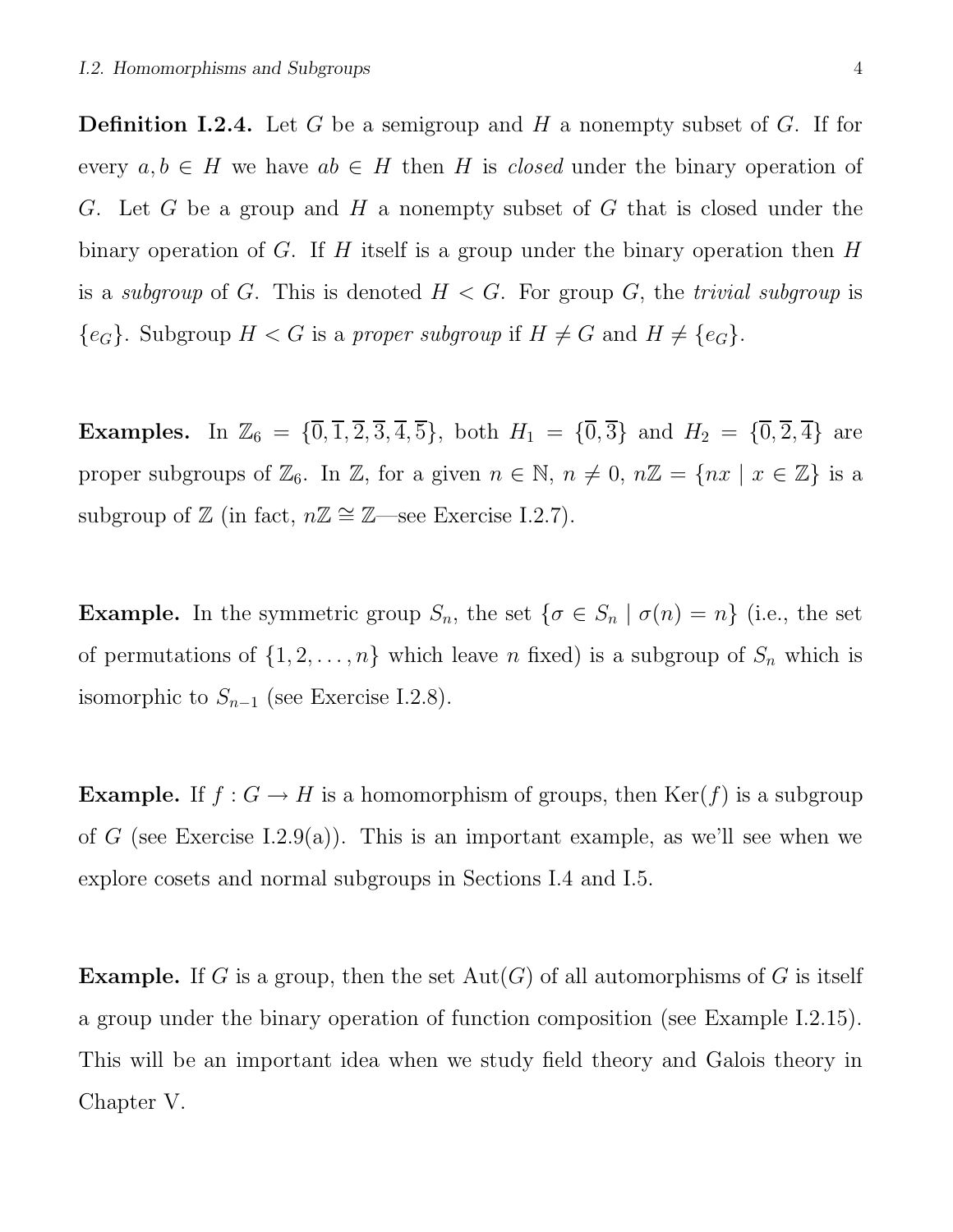**Theorem I.2.5.** Let H be a nonempty subset of a group G. Then H is a subgroup of G if and only if  $ab^{-1} \in H$  for all  $a, b \in H$ .

**Corollary I.2.6.** If G is a group and  $\{H_i \mid i \in I\}$  is a nonempty set of subgroups of G, then  $\bigcap_{i\in I}H_i$  is a subgroup of G.

**Proof.** This is homework Exercise I.2.A. Notice that index set I may not be finite... it may not even be countable!  $\square$ 

**Definition I.2.7.** Let G be a group and X a subset of G. Let  $\{H_i \mid i \in I\}$  be the set of all subgroups of G which contain X. Then  $\bigcap_{i\in I}H_i$  is the subgroup of G *generated by the set X*, denoted  $\langle X \rangle$ .

**Note.** You are probably familiar with the special case where  $G = \langle \{a\} \rangle$ . That is, the case when  $G$  is generated by a single element. Then  $G$  is "cyclic" and, in fact, such G is either isomorphic to  $\mathbb{Z}_n$  for some  $n \in \mathbb{N}$  or  $G \cong \mathbb{Z}$  (see Section I.3).

**Definition.** For group G, the elements of  $X \subset G$  are called *generators* of subgroup  $\langle X \rangle$ . If  $G = \langle a_1, a_2, \ldots, a_n \rangle$  (notice the set brackets are dropped by convention) then G is finitely generated. If  $G = \langle a \rangle$  then G is cyclic.